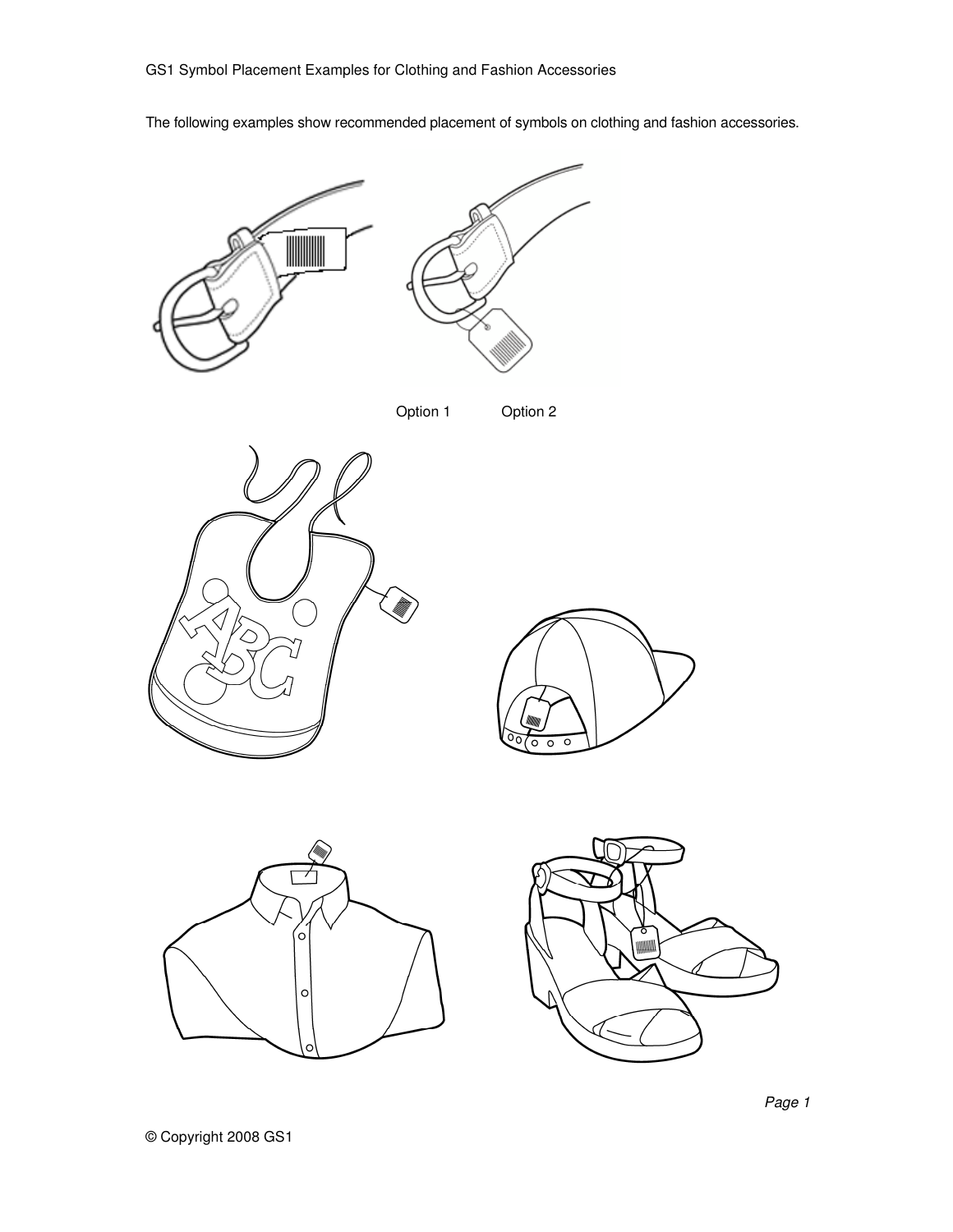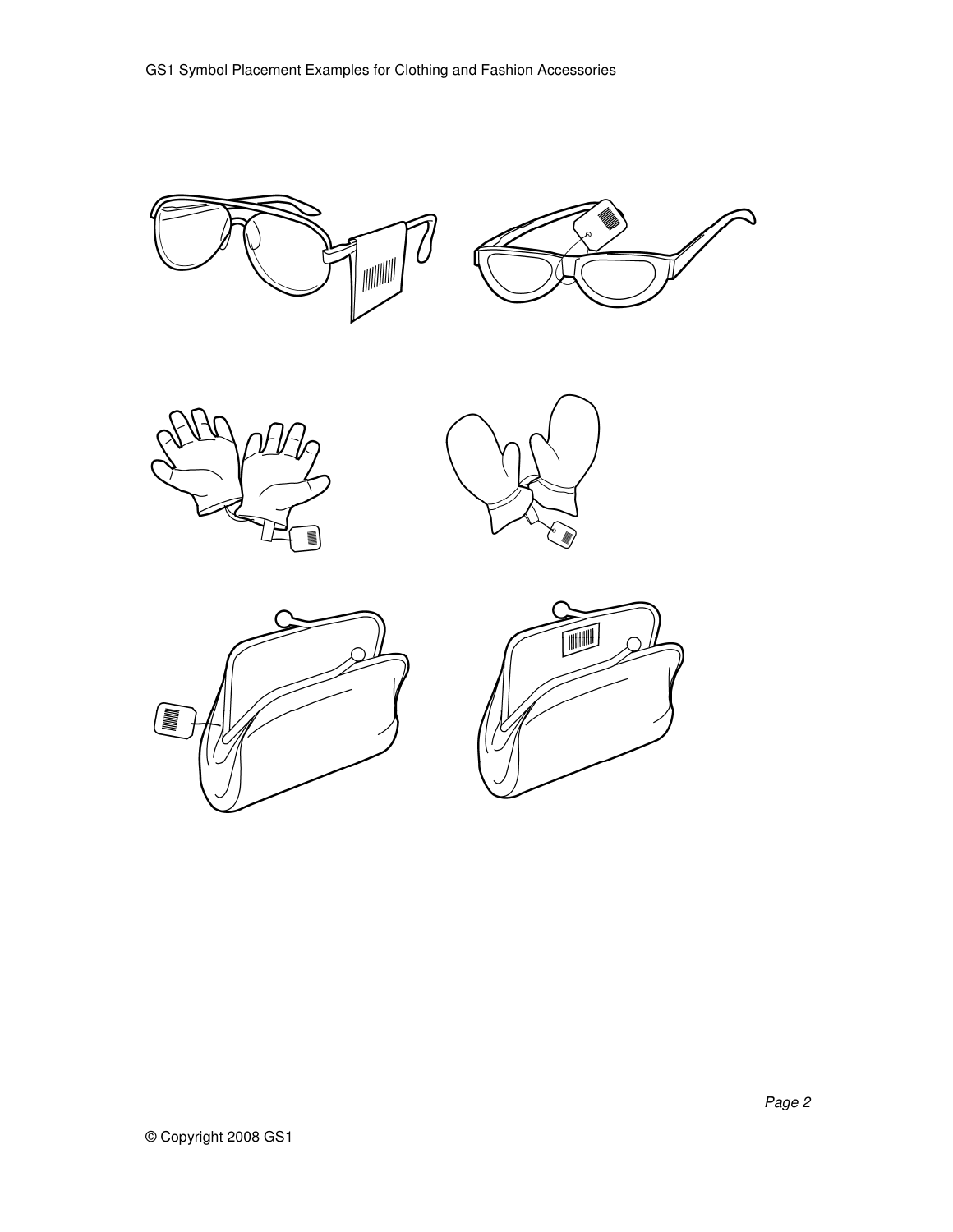













Page 3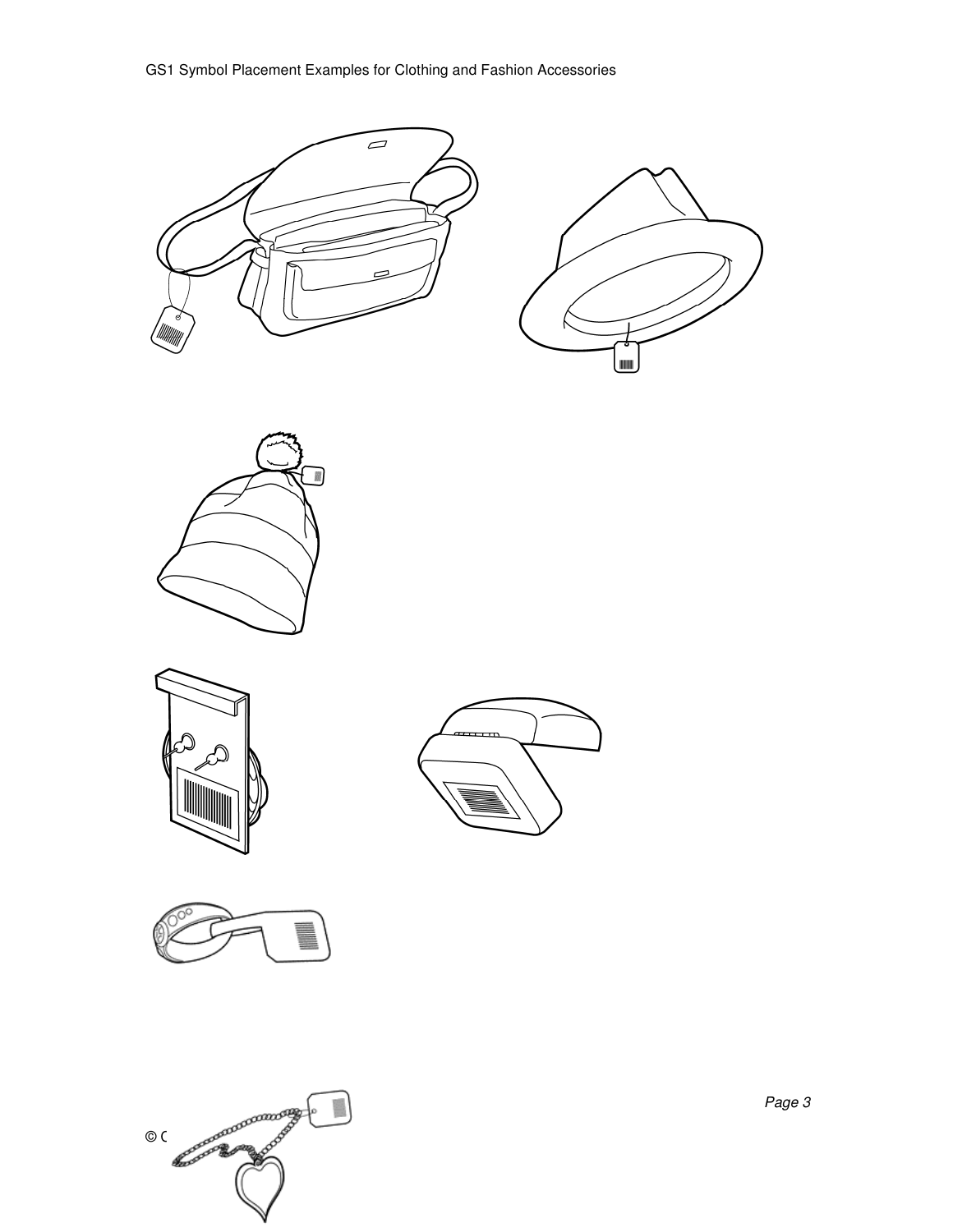



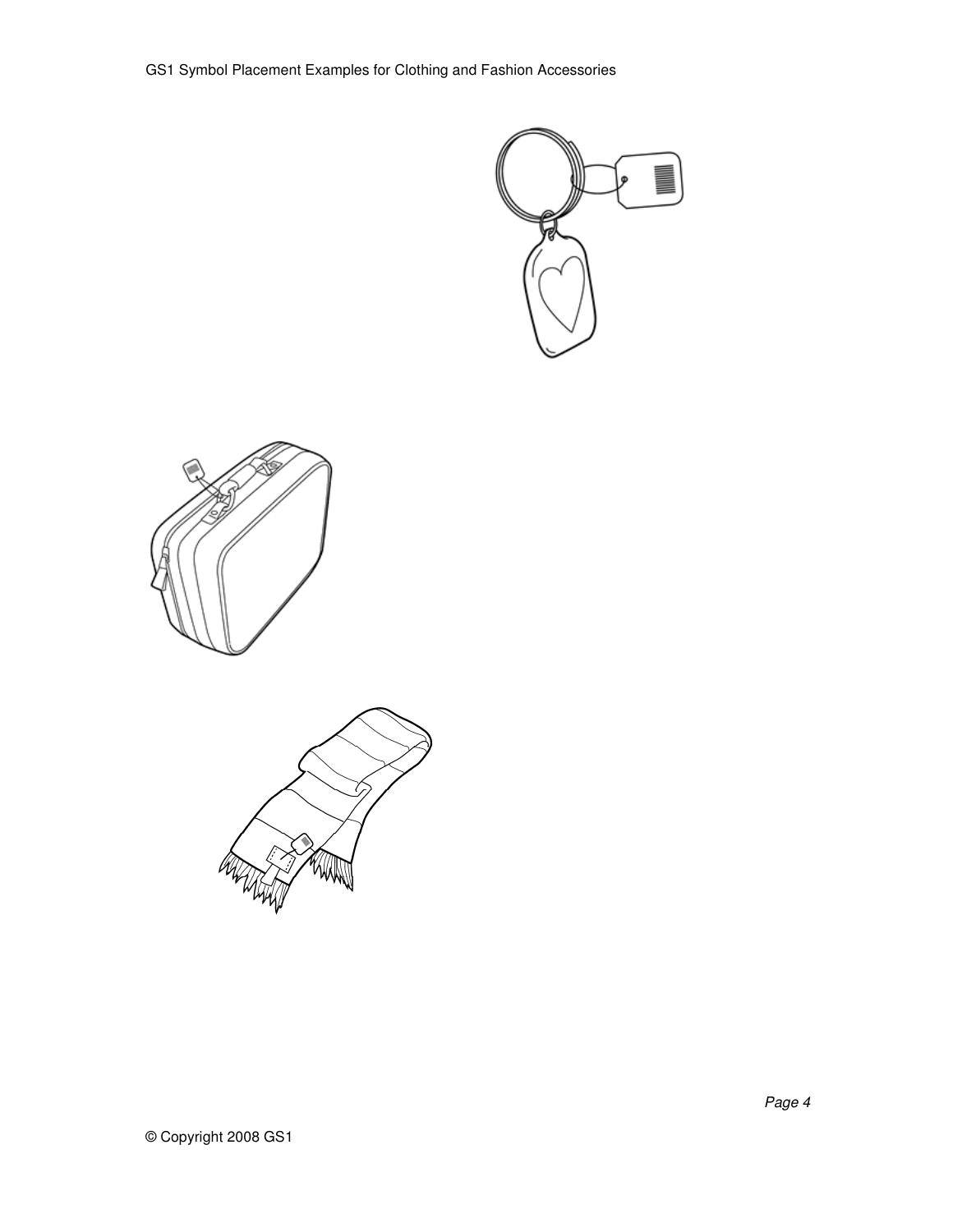

$$
\frac{1}{\sqrt{1-\frac{1}{\sqrt{1-\frac{1}{\sqrt{1-\frac{1}{\sqrt{1-\frac{1}{\sqrt{1-\frac{1}{\sqrt{1-\frac{1}{\sqrt{1-\frac{1}{\sqrt{1-\frac{1}{\sqrt{1-\frac{1}{\sqrt{1-\frac{1}{\sqrt{1-\frac{1}{\sqrt{1-\frac{1}{\sqrt{1-\frac{1}{\sqrt{1-\frac{1}{\sqrt{1-\frac{1}{\sqrt{1-\frac{1}{\sqrt{1-\frac{1}{\sqrt{1-\frac{1}{\sqrt{1-\frac{1}{\sqrt{1-\frac{1}{\sqrt{1-\frac{1}{\sqrt{1-\frac{1}{\sqrt{1-\frac{1}{\sqrt{1-\frac{1}{\sqrt{1-\frac{1}{\sqrt{1-\frac{1}{\sqrt{1-\frac{1}{\sqrt{1-\frac{1}{\sqrt{1-\frac{1}{\sqrt{1-\frac{1}{1-\frac{1}{\sqrt{1-\frac{1}{\sqrt{1-\frac{1}{\sqrt{1-\frac{1}{1-\frac{1}{\sqrt{1-\frac{1}{1-\frac{1}{\sqrt{1-\frac{1}{1-\frac{1}{\sqrt{1-\frac{1}{1-\frac{1}{\sqrt{1-\frac{1}{1-\frac{1}{\sqrt{1-\frac{1}{1-\frac{1}{\sqrt{1-\frac{1}{1-\frac{1}{\sqrt{1-\frac{1}{1-\frac{1}{\sqrt{1-\frac{1}{1-\frac{1}{\sqrt{1-\frac{1}{1-\frac{1}{1-\frac{1}{\sqrt{1-\frac{1}{1-\frac{1}{\sqrt{1-\frac{1}{1-\frac{1}{1-\frac{1}{\sqrt{1-\frac{1}{1-\frac{1}{\sqrt{1-\frac{1}{1-\frac{1}{1-\frac{1}{1-\frac{1}{1-\frac{1}{1-\frac{1}{1-\frac{1}{1-\frac{1}{1-\frac{1}{1-\frac{1}{1-\frac{1}{1-\frac{1}{1-\frac{1}{1-\frac{1}{1-\frac{1}{1-\frac{1}{1-\frac{1}{1-\frac{1}{1-\frac{1}{1-\frac{1}{1-\frac{1}{1-\frac{1}{1-\frac{1}{1-\frac{1}{1-\frac{1}{1-\frac{1}{1-\frac{1}{1-\frac{1}{1-\frac{1}{1-\frac{1}{1-\frac{1}{1-\frac{1}{1-\frac{1}{1-\frac{1}{1-\frac{1}{1-\frac{1}{1-\frac{1}{1-\frac{1}{1-\frac{1}{1-\frac{1}{1-\frac{1}{1-\frac{1}{1-\
$$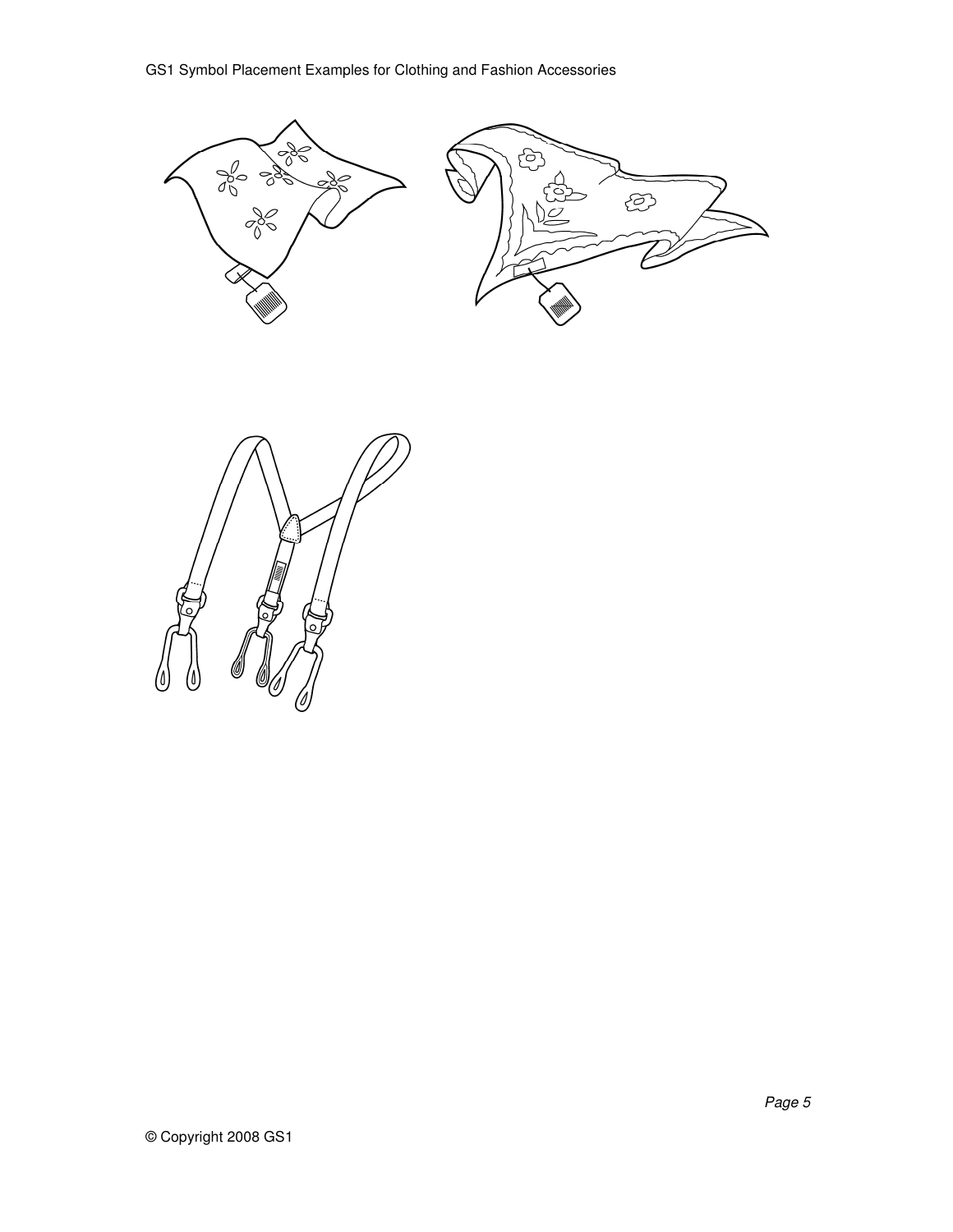



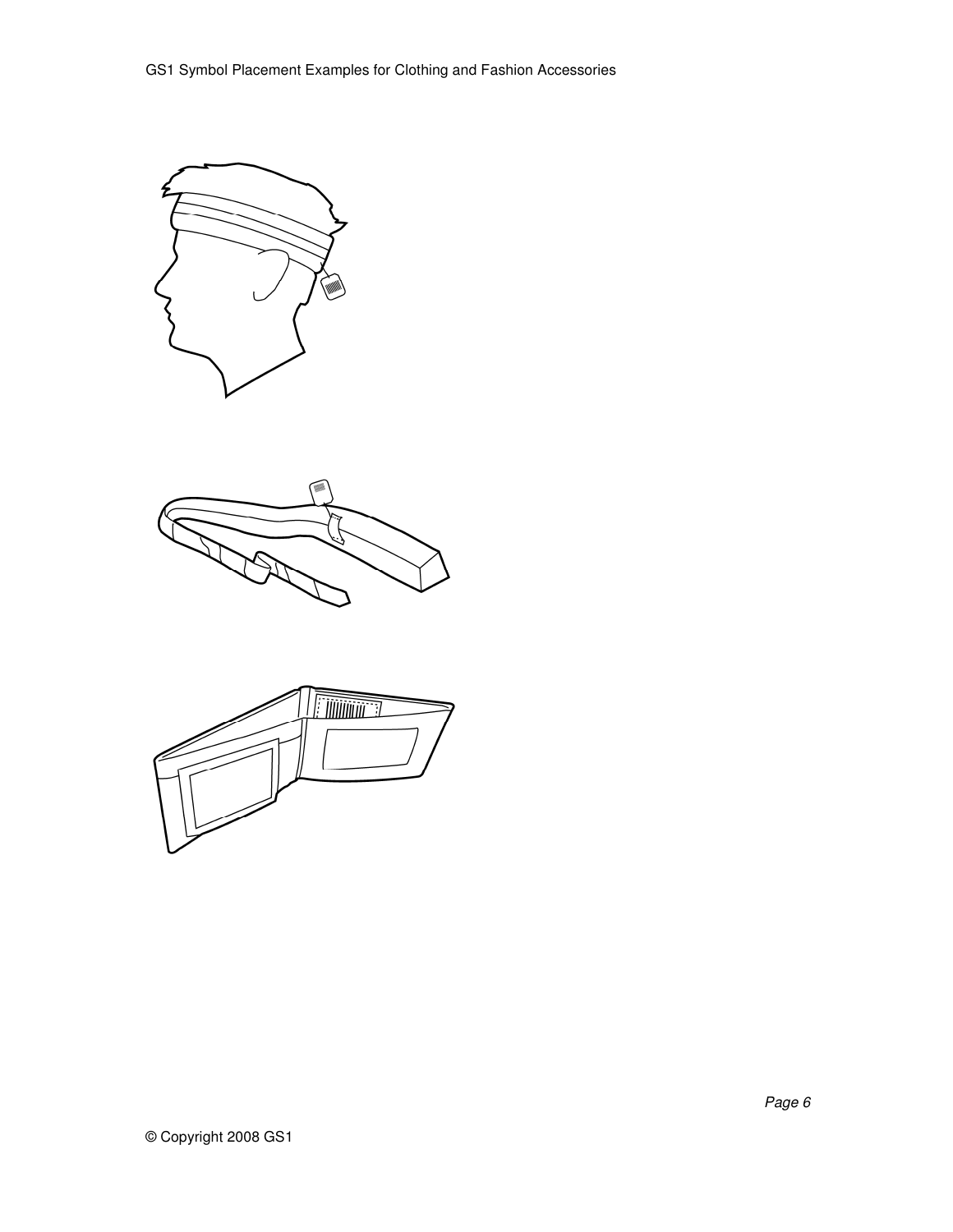





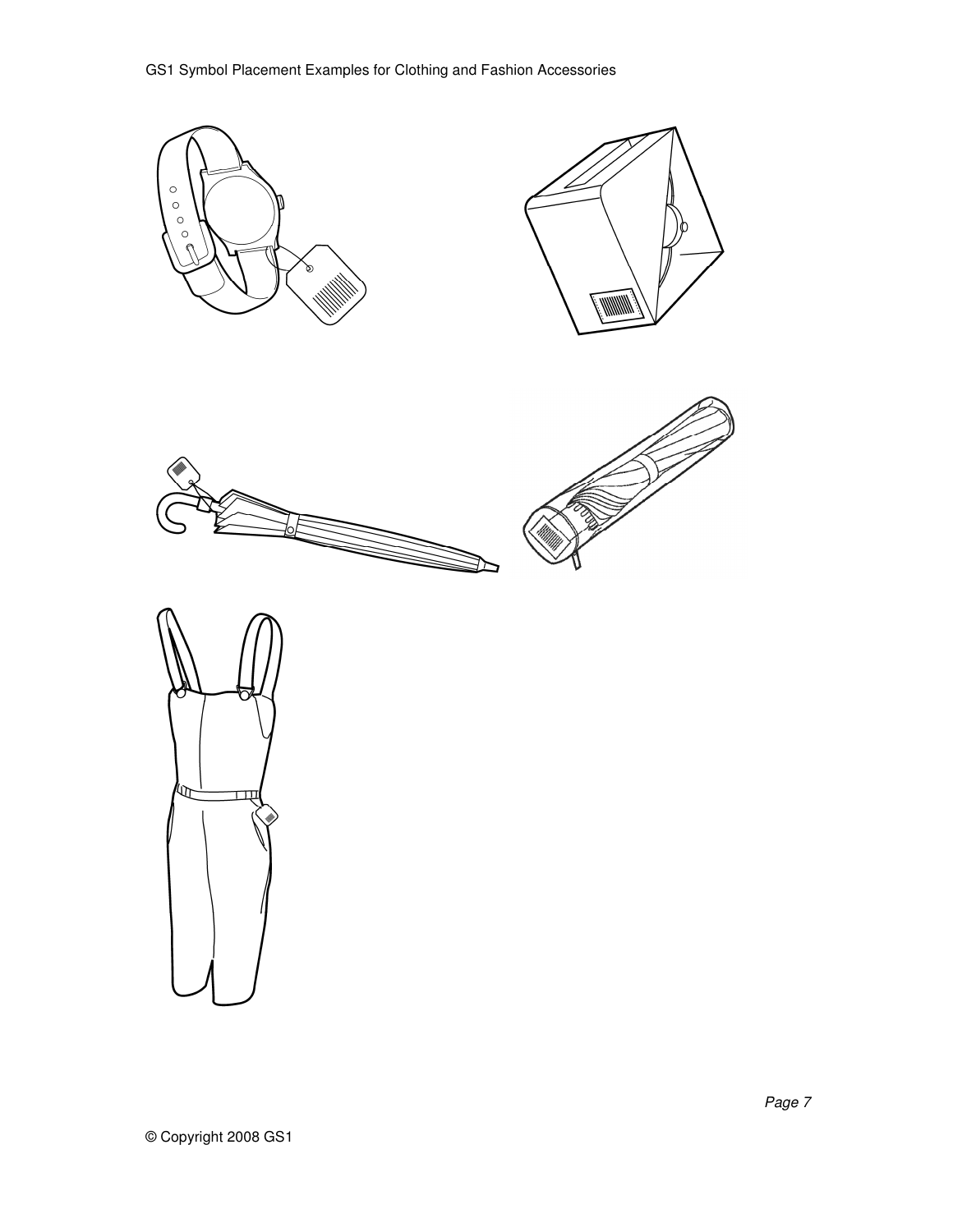

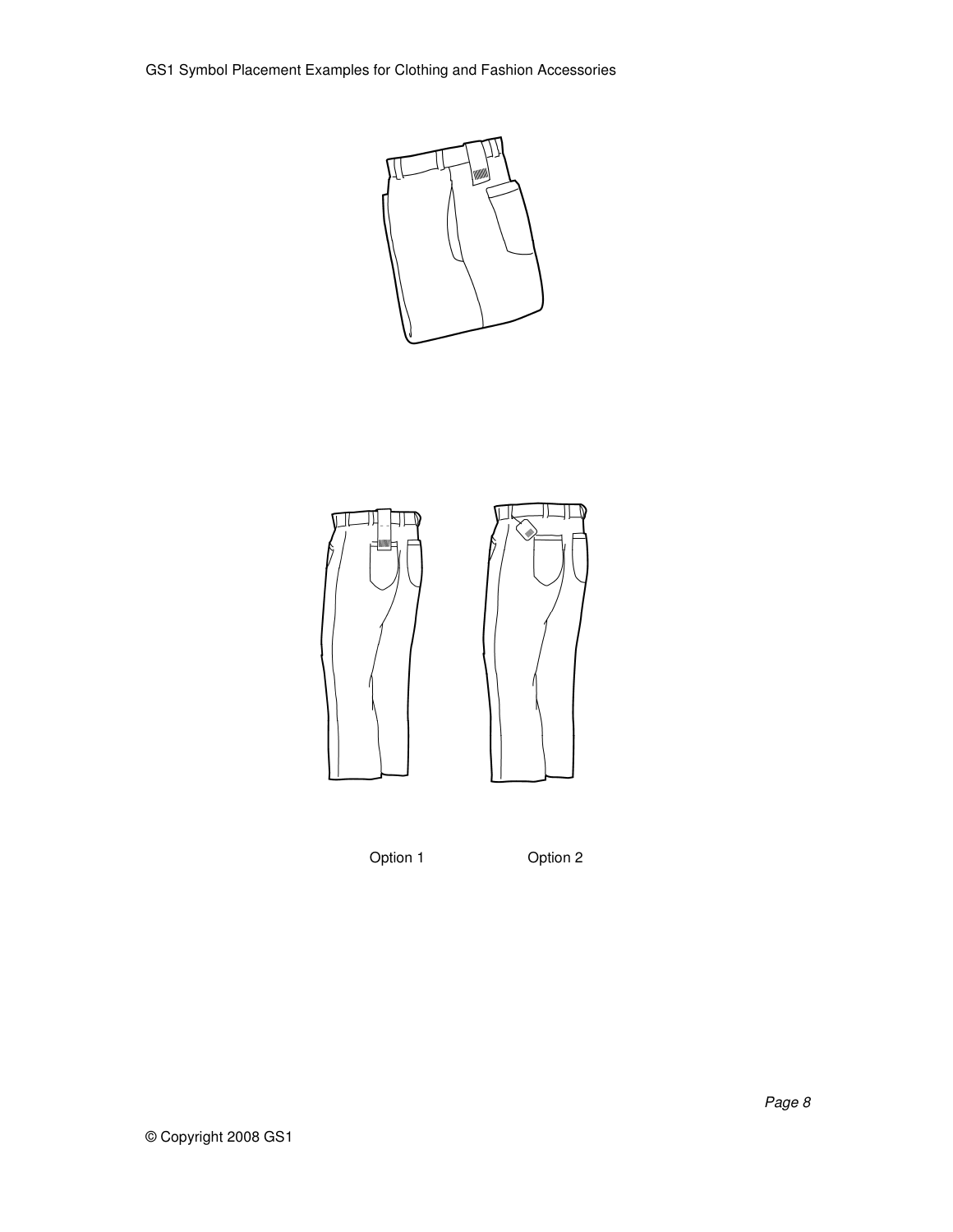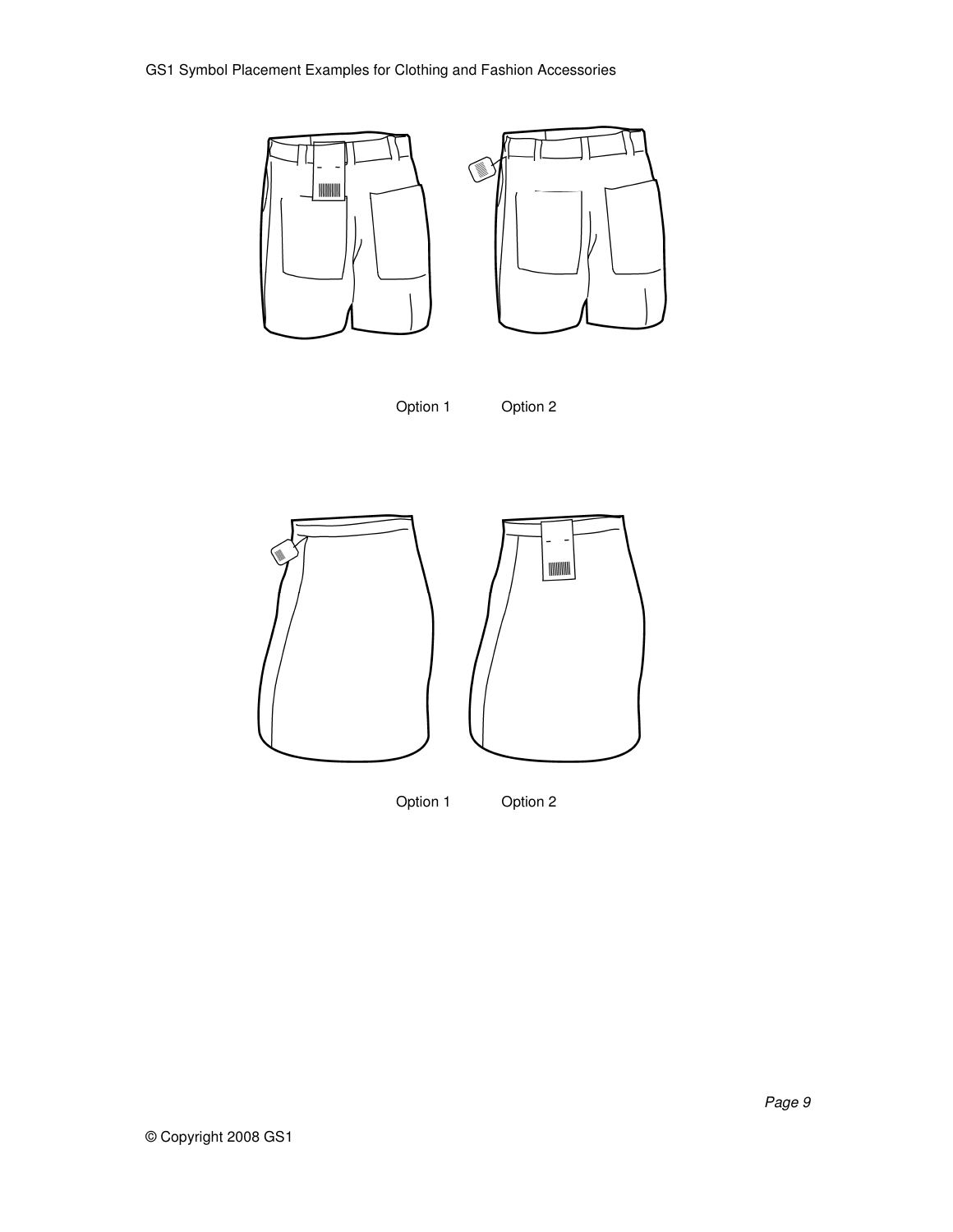



Option 1 Option 2





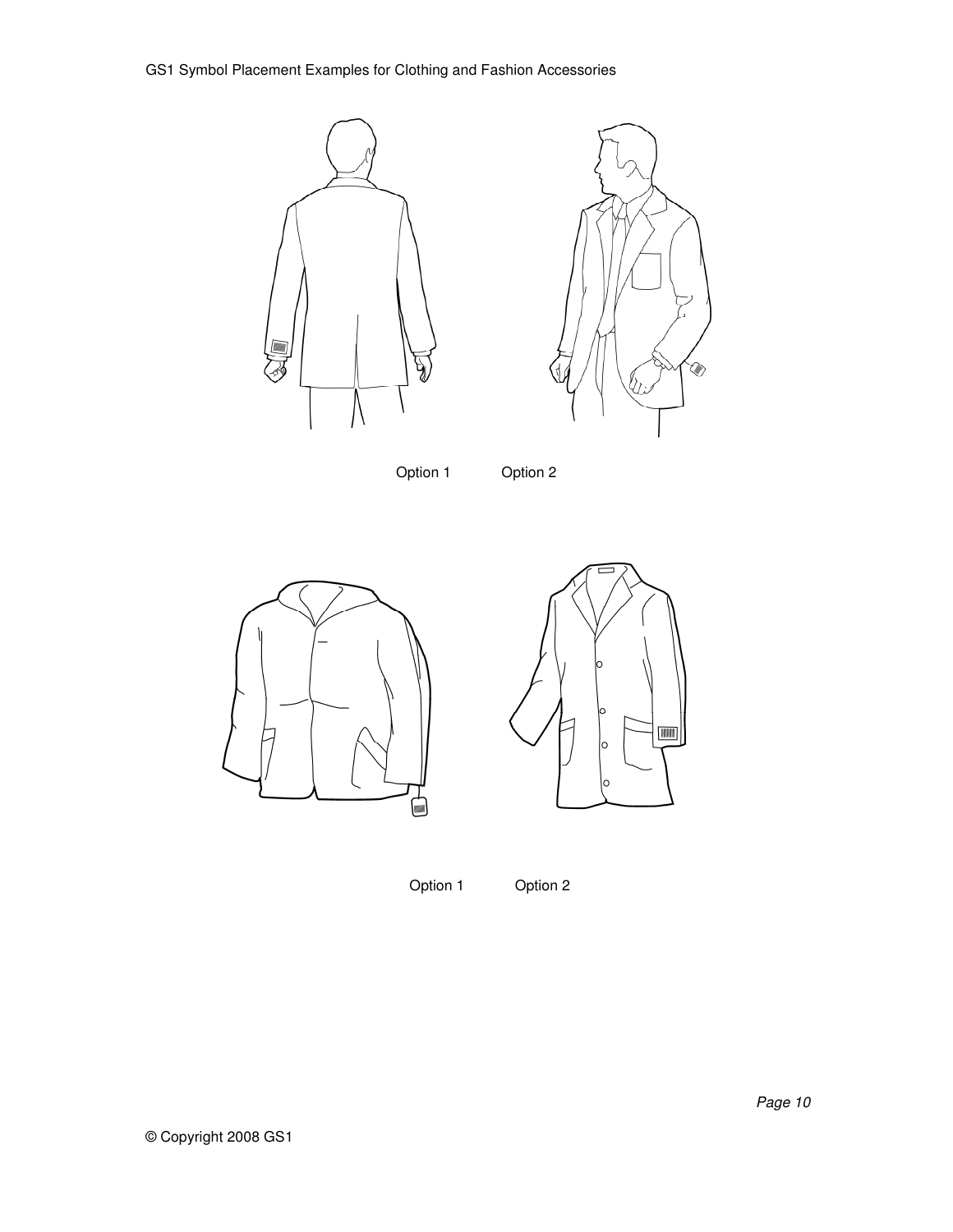





**THE REAL**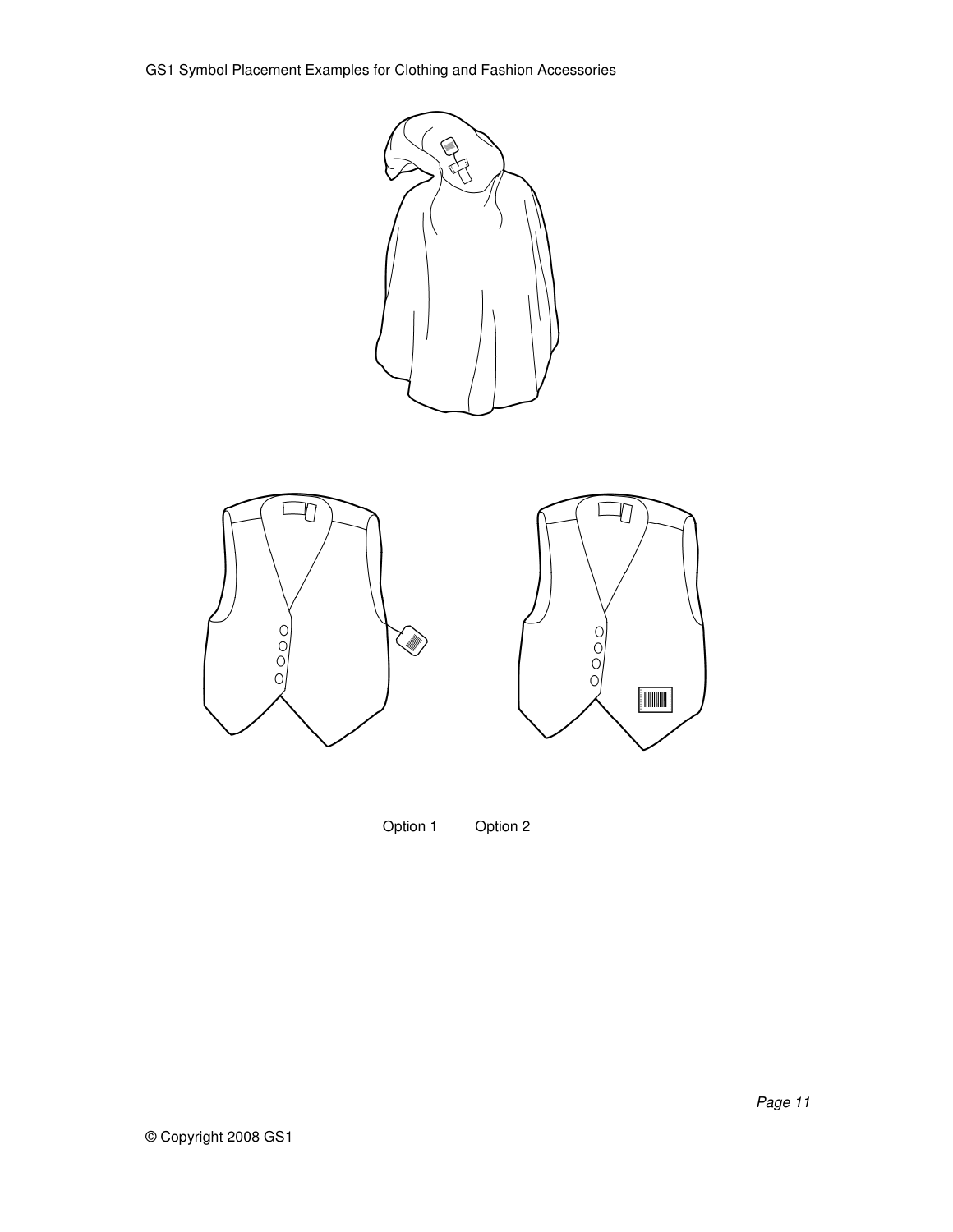





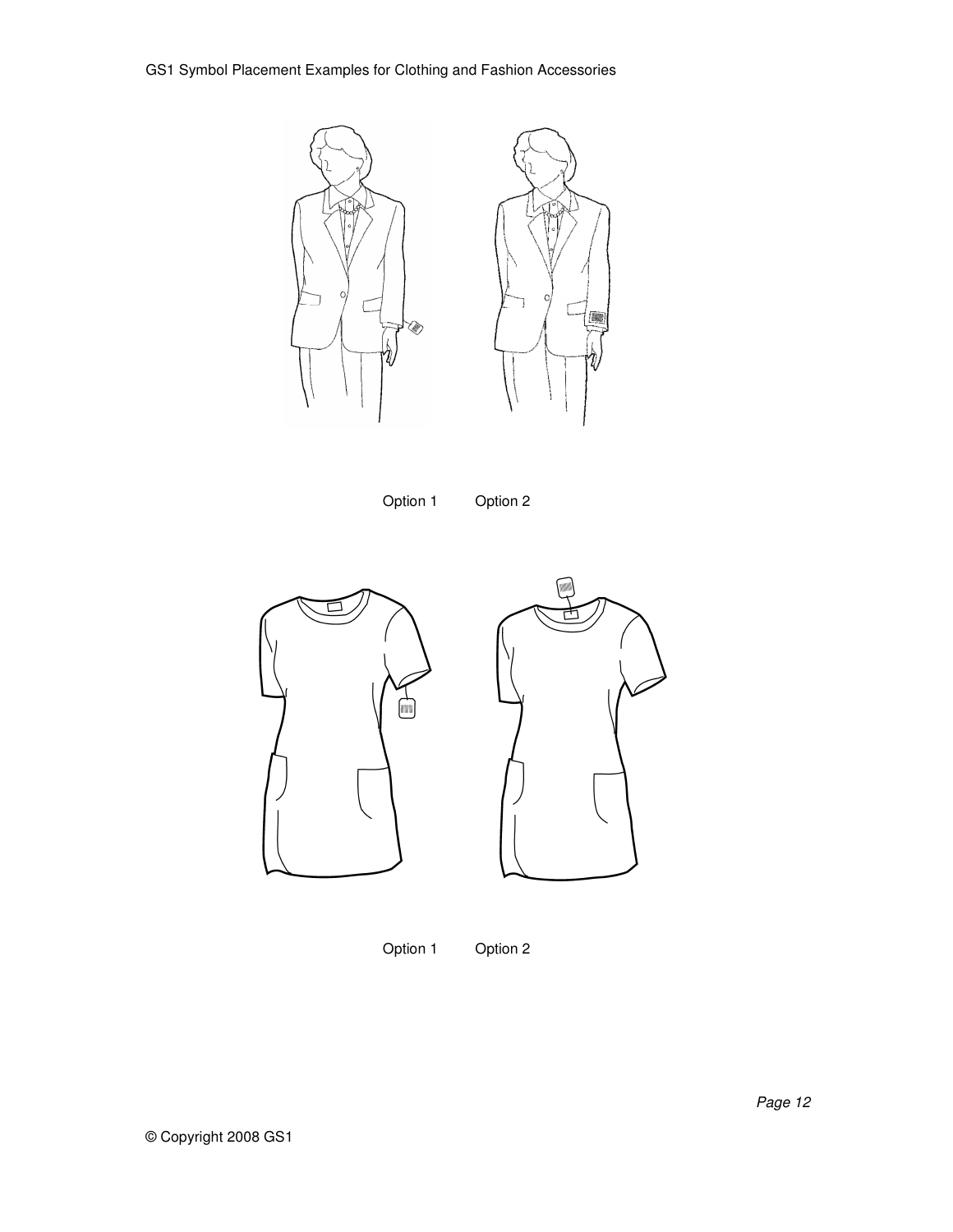



Option 1 Option 2





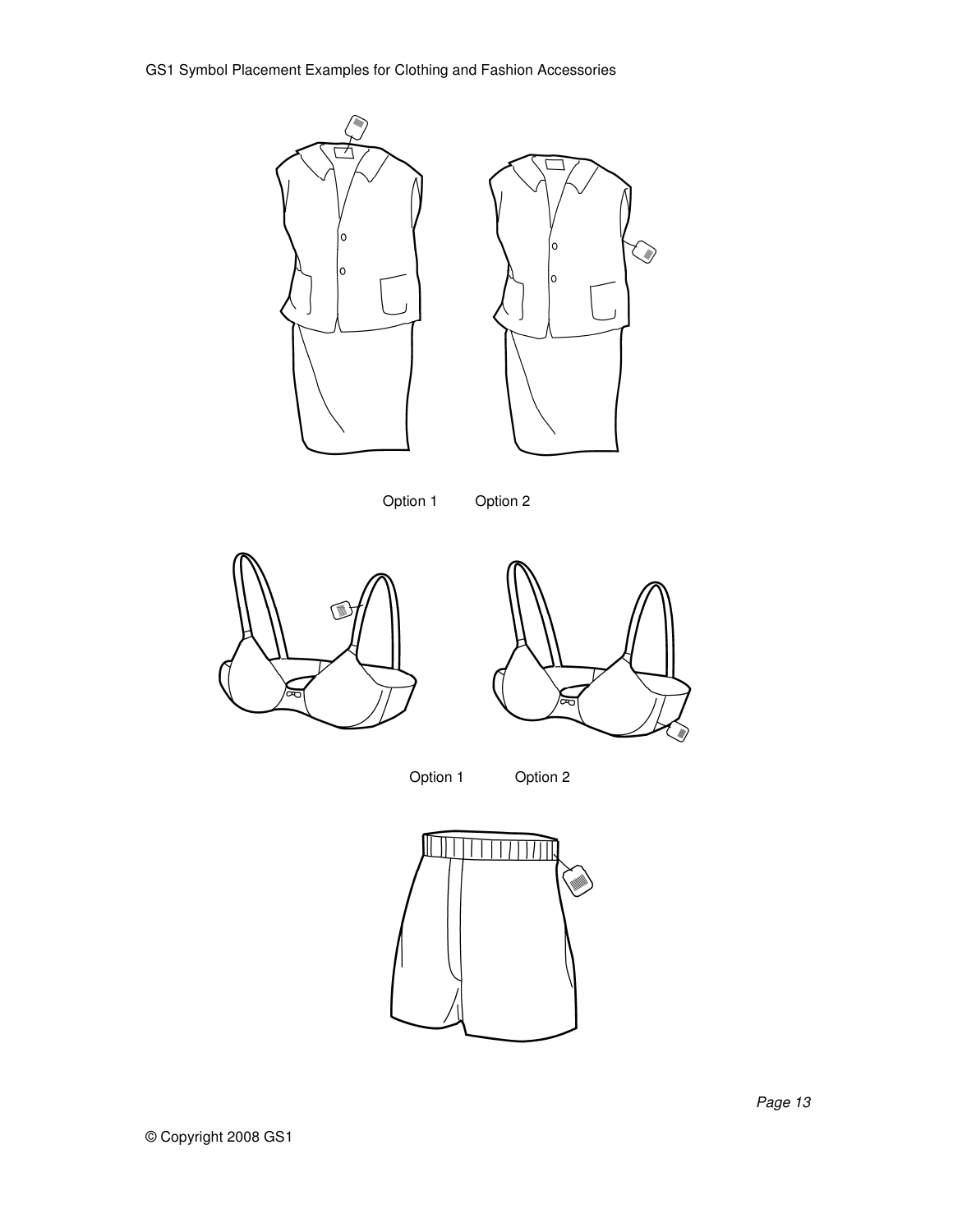